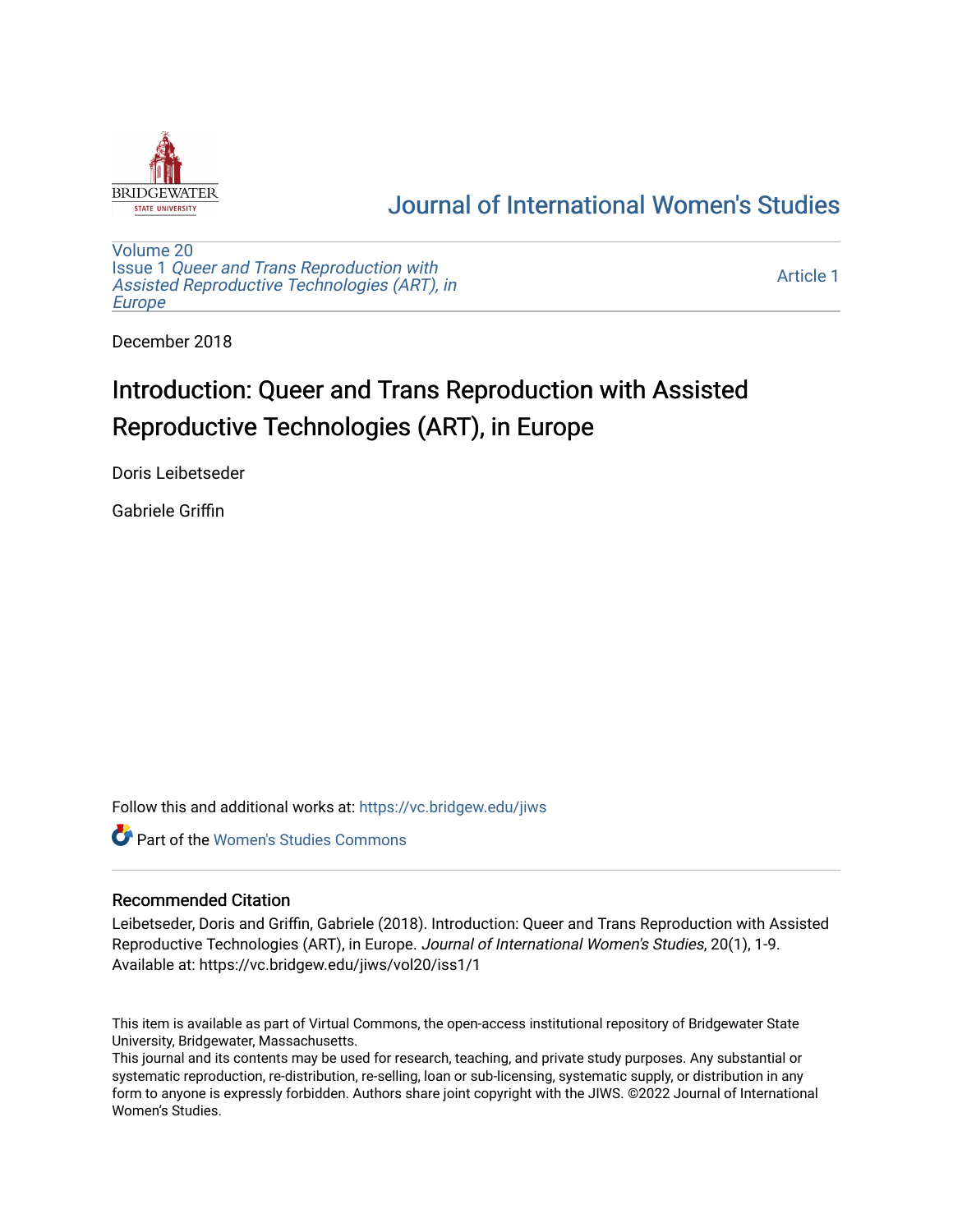Leibetseder and Griffin: Queer and Trans Reproduction with Assisted Reproductive Technologies

This journal and its contents may be used for research, teaching and private study purposes. Any substantial or systematic reproduction, re-distribution, re-selling, loan or sub-licensing, systematic supply or distribution in any form to anyone is expressly forbidden. ©2018 Journal of International Women's Studies.

# **Introduction: Queer and Trans Reproduction with Assisted Reproductive Technologies (ART), in Europe**

# By Doris Leibetseder<sup>1</sup> and Gabriele Griffin<sup>2</sup>

In October 2018 a Polish lesbian couple living in Britain and wanting to have the British birth certificate of their 4-year old son, conceived with the help of Assisted Reproductive Technologies (ART), transcribed into Polish, were awarded that right by the Polish Supreme Administrative Court (SAC). This court decided that the refusal of the transcription of the birth certificate would restrict the child's rights and freedoms and render the boy an 'illegal person'. The court's main argument centred on the best interests and rights of the child. Its decision means that the boy will be entered in the Polish register, both mothers will be indicated as parents, and after obtaining the Polish birth certificate, the parents can apply for a Polish passport, ID card and social security number for their son (Mazurczak, 2018, n.p.). How was this possible, given that in Poland queer and trans people are denied access to ART, have no right to enter into an official partnership or marriage, cannot adopt or officially co-parent?

At the start of the proceedings, the Polish Commissioner for Human Rights and Helsinki Foundation for Human Rights asked for the referral of the case to the Court of Justice of the European Union (CJEU) for a preliminary ruling related to a potential limitation of freedom of movement of a minor Polish citizen. SAC's view was that there was no need to refer the case to the CJEU because same-sex marriages need to be recognized in EU member states according the CJEU for the freedom of movement in the EU to be possible. However, according to the European Court of Human Rights (ECHR) Poland has no obligation to recognize these partnership regulations, but it has an obligation to register the birth certificate of a child of same-sex parents. Contrary to a similar case in 2014 which ruled against the plaintiffs, the turning point this time was a new Polish administrative legislation (existing since March 2015). This requires that the transcription of a foreign civil status act is obligatory if a Polish citizen applies for it. The SAC also indicated greater acceptance of same-sex families in its written justification of the 2018 ruling. In 2014 the SAC used quotation marks around 'family when referring to same-sex families, whereas this time no quotation marks were used (Mazurczak, 2018, n.p.).

This case illustrates some of the issues queer and trans people in European countries face when trying to reproduce using ART. These include:

- Having legal access to ART (sometimes only possible when one is in a form of legal partnership).
- If legal access to ART is not possible in their home country, 'fertility travel' is used, but this results in the challenge of how to get the legal documentation (birth certificate, citizenship, parenthood recognition) necessary in the home country.

l

<sup>&</sup>lt;sup>1</sup> Doris Leibetseder is a post-doc researcher at the Centre for Gender Research, Uppsala University, Sweden. She is a Marie Skłodowska-Curie Fellow, working on *An Inclusive Common European Framework for Assisted Reproductive Technologies (ART): Queer and Transgender Reproduction in the Age of ART*.

<sup>2</sup> Gabriele Griffin is Professor of Gender Research at Uppsala University, Sweden. She is co-editor of *Body, Migration, Re/Constructive Surgery: Making the Gendered Body in a Globalized World* (Routledge, 2018).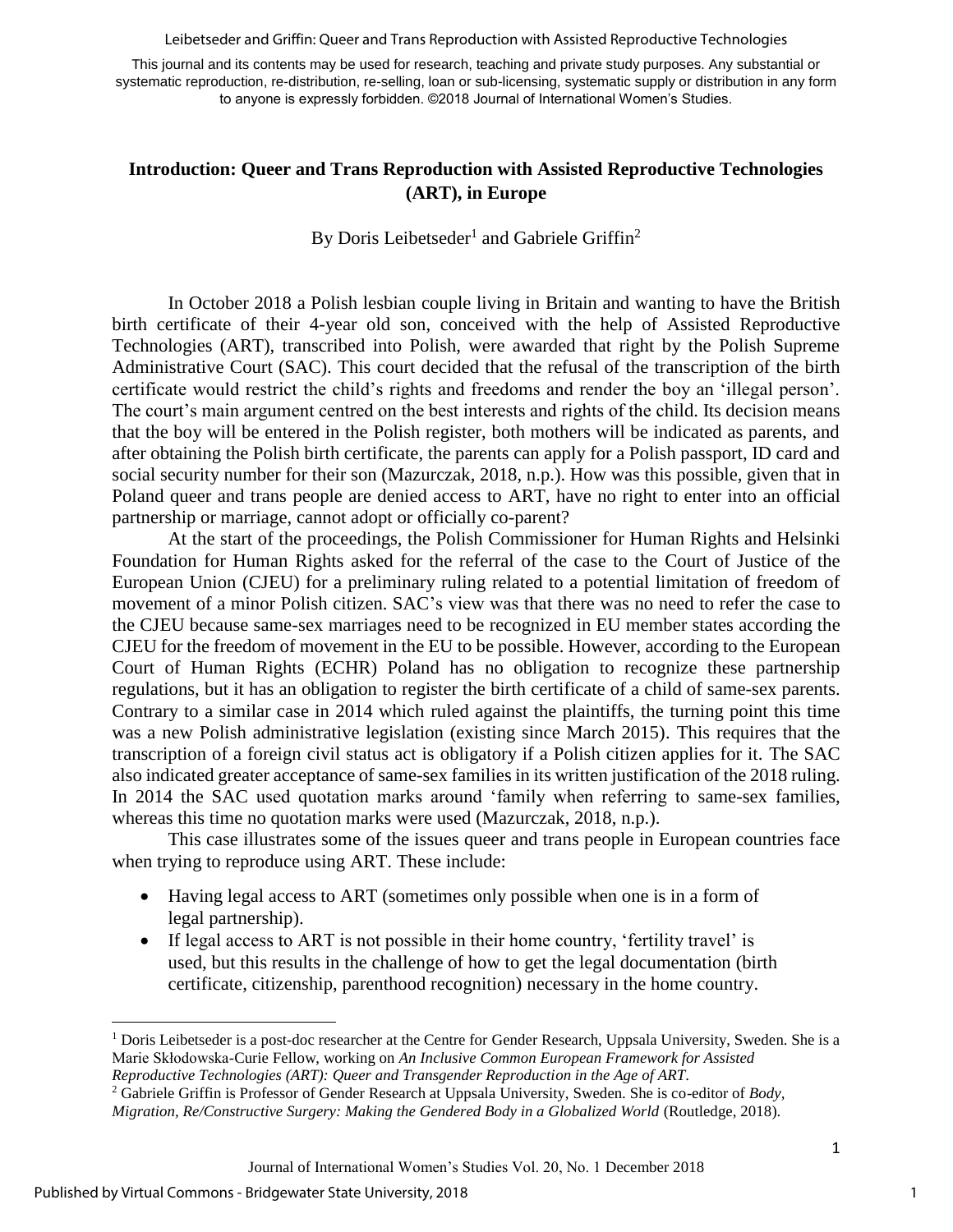Only queer and trans people with enough money and flexible time can afford to do this.

- The issue of obtaining legal parenthood as such for same-sex couples and trans people (often combined with a legal partnership recognition or otherwise through adoption or co-parent recognition).
- Having appropriate terminology on birth certificates (are two mothers/fathers possible; for trans people: is a birth father possible; for single queer and trans people: is just one parent possible?).
- And: what is the relative status of national legislative bodies relative to trans-European ones such as the European Court of Human Rights in setting agendas, directives, and establishing legislative measures that are socially inclusive, not least of queer and trans people?

These are the concerns of this special issue on 'Queer and Trans Reproduction with ART in Europe'. Before we draw out some of its core themes, a word on terminology: we use queer and trans to denote non-heteronormative and non-cisgendered<sup>3</sup> identities and lifestyles. However, the individual contributors to this issue use their own preferred expressions, ranging from LGBTQI+ to queer and other similar terms. This represents the range of phrases currently in use in transnational and local queer and trans communities. It also reflects the fact that language is dynamic and changing. Our editorial policy here was not to prescribe particular words to delineate queer and trans people, since self-definition is crucial in queer and trans politics. However, we are also well aware, and want to emphasize here, that many more and different ways of designating oneself are available to queer and trans people, and we do not wish to impose any particular kind of description of their identities or lifestyles. Hence queer and trans in this Introduction functions to some extent as a shorthand for a range of identities and lifestyles as well as practices, behaviours and dispositions.

Regarding the definition of ART*,* we the editors, want to keep it as broad as possible because which kinds of technico-medical procedures count as ART vary across different contexts. According to the International Committee for Monitoring Assisted Reproductive Technology and the World Health Organization, ART 'includes the in vitro handling of both human oocytes and sperm, or embryos for the purpose of establishing pregnancy' (Zegers-Hochschild et al., 2009, p. 2685). Their definition explicitly does not include assisted insemination (AI) with sperm from a partner or donor. In this special issue, however, ART includes AI.

### **Context for this Special Issue**

This special issue was seeded in a Riksbanken-Jubileumsfond-funded workshop on 'Queer and Transgender Reproduction with ART: Legal, Cultural and Socioeconomic Challenges', that we ran in May 2018.<sup>4</sup> The workshop brought together legal, gender and social science experts from a variety of European countries including Austria, Czechia, Finland, Hungary, Spain, Sweden, and

 $\overline{\phantom{a}}$ 

 $3$  Cis (or cisgendered) designates staying within the parameters for normative gendered behaviour (Enke, 2012, p.

<sup>61).</sup> It functions in binary opposition to a term such as trans (or transgendered). A cis person ostensibly stays in line with prevailing norms instead of crossing that line.

<sup>4</sup> We would like to acknowledge Riksbankens-Jubileumsfond's generous grant (no. F17-1394:1) which enabled us to run this workshop. This workshop was applied for under the umbrella of a larger 2-year Marie Skłodowska-Curie Action Fellowship, held by Doris Leibetseder (no. 749218).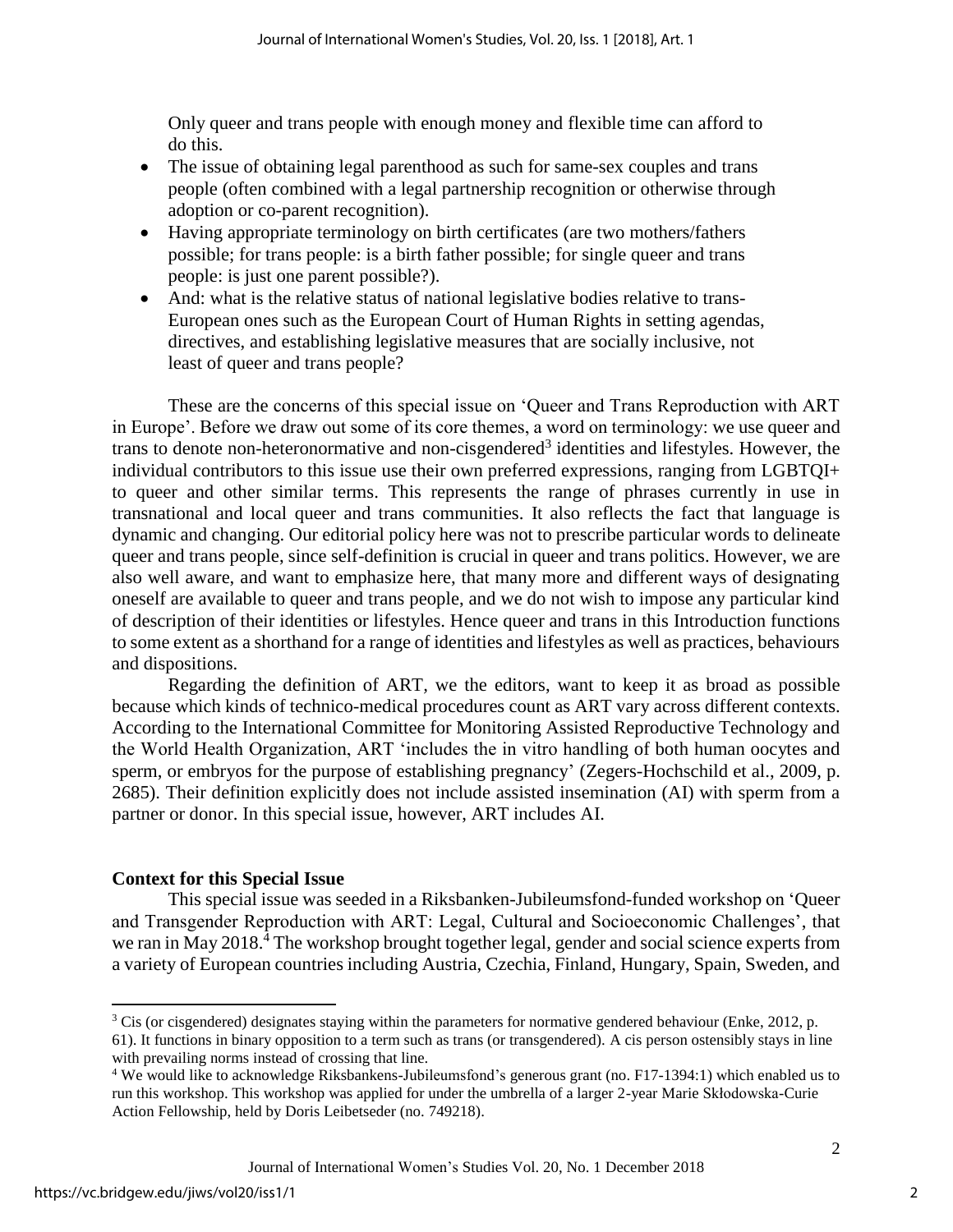the UK. One thing that was noticeable was that quite a few of the participants were educational, professional, possibly political or ideological migrants, living and working in one European country whilst having been born in another. This testifies to the mobilities within Europe of those who can afford it or are able to find a workplace in another EU-country that characterize contemporary European cultures. Mobility is also a striking trait of contemporary debates in queer and trans studies.

At the same time, this mobility also highlights ways in which European nation states, despite their European umbrella, operate quite differently at policy levels when it comes to regulating queer and trans people's lives, reproductive and otherwise. This itself, has been a major source of queer and trans mobility as the case of the Polish lesbian couple living in Britain cited at the beginning of this Introduction highlights. This is also discussed in greater detail in Doris Leibetseder's contribution to this special issue which considers the relative restrictiveness or permissiveness of three different European countries' legislations regarding queer and trans parenthood. Thus whilst freedom of mobility in the EU provides an arena where people can, at least theoretically, move without restriction, Europe is still made up of countries with very different national legislations that position queer and trans people's reproductive and parenting possibilities in quite different ways, ranging from the very restrictive to the quite permissive. And here we arrive at the issue of intra-European differences which structure both this special issue and its individual contributions.

#### **Intra-European Differences Regarding ART Regulation**

Changes in the legal access to ART for queer and transgender people in different countries have created both challenges and possibilities for reproduction for LGBTQI+-people. Some queer and transgender people circumvent restrictive laws (not only concerning LGBTQI+ access to ART, but also limiting access by age, relationship status, and class) in their own country and make use of fertility border crossing. Nonetheless, in many cases those either travelling or using local ARTs experience legal and administrative problems with birth and parental certificates.

The number of queer and transgender people wanting to use or using ART is rising as Leibetseder's contribution indicates. However, diversity in the regulation of access to particular ART procedures in different EU-states encourages fertility tourism. Successful reproduction itself is also not sufficient for making a family: challenges still lie ahead regarding the acquisition of appropriate birth and parenting documents. Hence, the first purpose of this themed issue is to compare the different legal situations regarding ART for queer and transgender people in several European countries.

Secondly, in order to understand how queer and transgender reproduction with ART is carried out, the experiences of LGBTQI+-people with medical and administrative procedures during the ART treatment process are important. These are addressed in all the contributions to this volume in different ways. Theo Erbenius and Jenny Gunnarsson Payne's article, for example, deals with medical staff's attempts to adapt to a new client group, trans people, in their fertility clinic. Thirdly, we have a special focus on transgender legal challenges and experiences with ART. This is crucial because in transgender cases gender identity is the core issue in reproduction and not sexual orientation, as in other queer contexts.

Gender identity as well as sexual orientation play a key role in state-of-the-art ART research that centres on the emerging understanding that a multiplicity of relationships, kinship and family structures, as well as diverse genders and sexualities, are increasingly possible through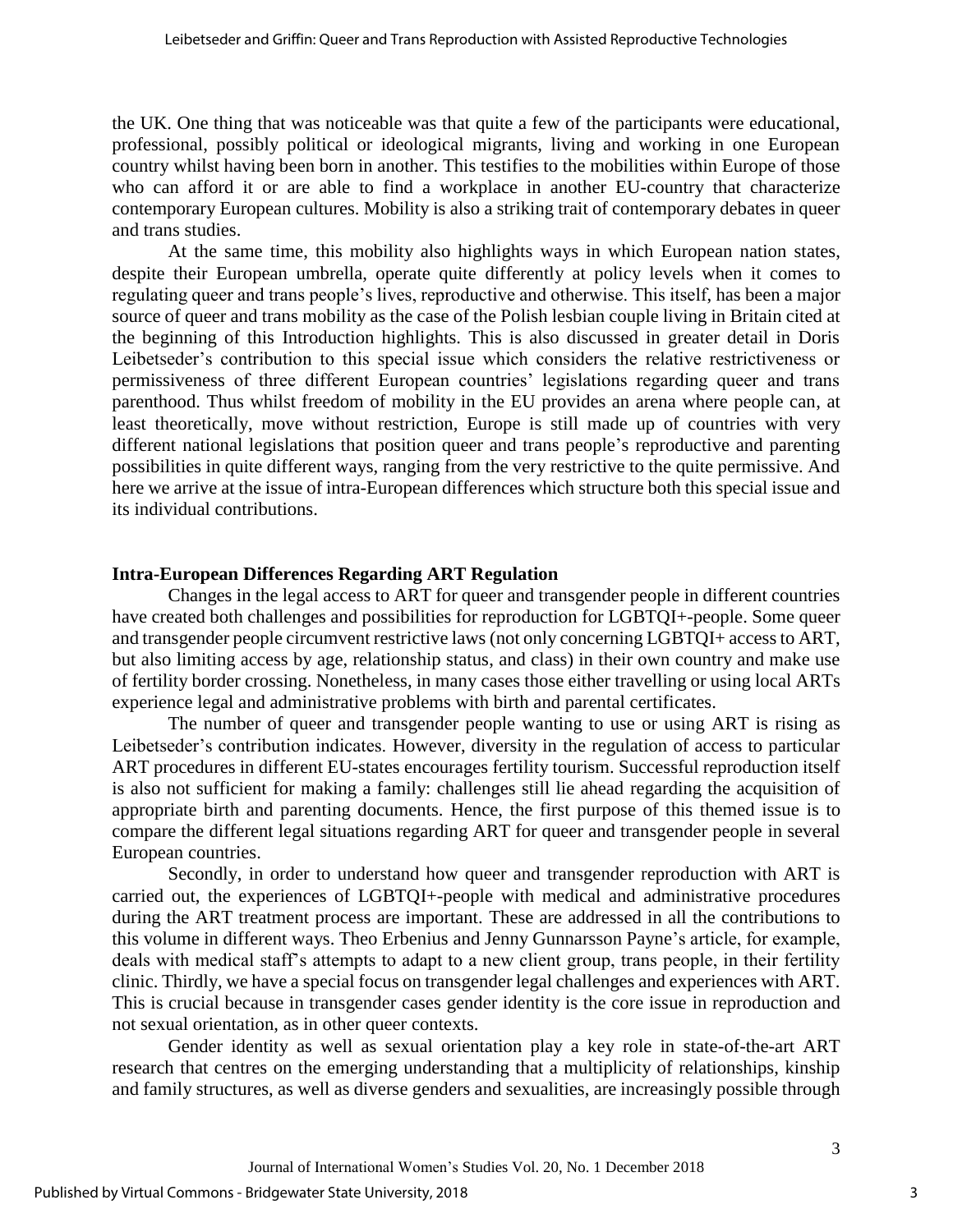ART and recognized as such formally (Thompson, 2015, p. 415; Dahl, 2014). To date, however, queer and transgender reproduction and ART use are mainly researched in the UK and Anglophone countries (Franklin, 1997; Carsten, 2004; Strathern, 1992), particularly around lesbian family making and sperm use (Dunne, 2000; Mamo, 2007, 2013). Queer and transgender reproduction is much less researched in central (Kalender, 2012) and Eastern Europe (Nebalkova, 2011; Nahman, 2012), where investigations on this topic are only just starting. The particular European comparative stance which informs this special issue is a relatively new dimension of ART research (but see Jasanoff, 2005 and 2011).

Actual numbers of queer and transgender people using ARTs nationally or transnationally vary significantly across countries. A 2010 study (Shenfield et al., 2010) of cross-border reproductive care in 6 EU countries including Belgium, Czech Republic, Denmark, Sweden, Spain and Switzerland states that 90% of the people using ART in these states are heterosexual, so the calculation is that at least 10% are queer. Looking closer at individual countries of origin, the same study shows even higher numbers, i.e. 20% of the clients from Norway and 39.2% from France were lesbians.

It is very difficult to find specific statistics on how many transgender people have had ART treatments. The Human Fertilisation and Embryology Authority (UK), for example, could not provide numbers on this, because 'the Authority collects information on the gender of patients at the time of treatment, and not whether they have changed gender during their life' (HFEA, 2013). ART clinics too document only the actual gender at the point of treatment. Even if there was the possibility of registering transgender patients as such, they often choose not to disclose their transgender status, if they can, in order to avoid having difficulties with the documentation or having confrontations with the ART service providers, or being refused treatment. This is one of the outcomes of a pioneering, and the one and only, study to date on transgender people's experiences of using ARTs in Canada (James-Abra et al., 2015).

The same study states that the absence of research on this 'is a significant research gap, considering both the unique reproductive needs of trans people and existing research identifying barriers to care for trans people more broadly'. This is in spite of the recommendations of the World Professional Association for Transgender Health (WPTH, 2011) and of the Ethics Committee for the American Society for Reproductive Medicine that physicians should discuss fertility options (including ART and gamete storage) with transgender patients prior to starting medical transition (hormones or surgery), that the denial of access to fertility services is not justified (Ethics Committee, 2015), and despite existing studies indicating the strong reproductive wish of transwomen (around 40% of them) and transmen (54%) (de Sutter et al., 2002). To date no research study has been published about transgender people's experiences with ART clinics in Europe. The few existing studies on access to ART for LGBTIQI+ people all state that more research is needed in this field. Current evidence is based on small numbers and limited geographically, in contradistinction to the rising numbers of queer and transgender requests for ART.

#### **Structure and Contributions to this Special Issue**

This issue consists of three contributions from northern and western European countries and two from post-socialist, former eastern European ones. Together they reveal much about the range of issues, experiences, legislations and practices queer and trans people wanting to reproduce with ART face in Europe. The contributions have determined the order in which the articles appear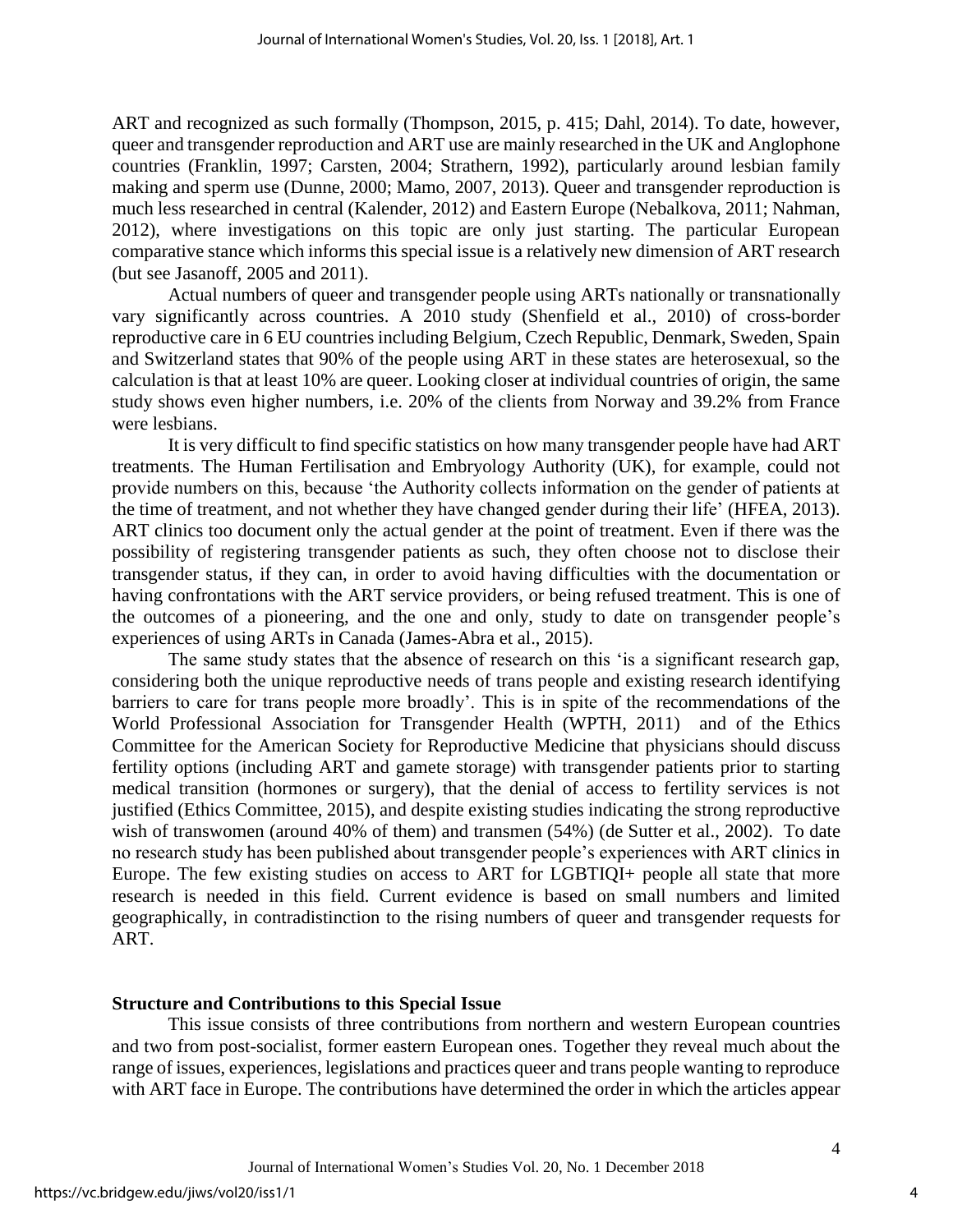in this volume. Leibetseder's contribution deals with an overview of different ART-regulations in 3 EU-states on 'Queer and Trans Access to Assisted Reproductive Technologies: A Comparison of Three EU-States, Poland, Spain and Sweden'. As this gives us an insight into existing differences across Europe regarding queer and trans reproductive challenges, this article opens the special issue. The next article by Theo Erbenius and Jenny Gunnarsson Payne, 'Unlearning Cisnormativity in the Clinic: Enacting Transgender Reproductive Rights in Everyday Patient Encounters', has Sweden as the site of investigation. It thus follows on from Leibetseder's piece which also deals with Sweden as one of the EU countries it discusses. One might think of Julian Honsakalo's article 'Unfit for Parenthood? Compulsory Sterilization and Transgender Reproductive Justice in Finland' as a bridging piece between those articles covering the north west of Europe and those focussing on the east since it shows that certain dilemmas are faced in both contexts, in particular in this instance the demand for sterilization on transgender people who want to acquire a different juridical gender from the one they were born with. Hana Hašková and Zdeněk Sloboda's article looks at 'Negotiating Access to Assisted Reproduction Technologies in a Post-Socialist Heteronormative Context' in Czechia or the Czech Republic, a country that is much more restrictive in the parenting opportunities it affords to its queer and trans inhabitants than Sweden, for example, is. Finally, Judit Takács' text on 'Limiting Queer Reproduction in Hungary' situates Hungarian regulations of and attitudes towards ART and LGBTQI+-people within a wider European perspective. Hence this article rounds off our special issue.

The contributions in this issue analyze how the impact of intra-European differences is affecting queer and trans people's reproductive possibilities when using ART. Leibetseder's contribution provides comparative insights into the intra-European legal differences across a postsocialist, eastern, a south-western, and a northern EU-state: Poland, Spain and Sweden. Here Leibetseder draws on and elaborates uses Isabell Engeli and Christine Rothmayr Allison's (2017) comparative model of classifying countries according to their permissive or restrictive regulations regarding ART access. She argues that this model is somewhat heteronormative model and adapts its criteria to include queer and trans ART-access and legal parenthood possibilities in a more overt manner. Leibetseder's comparison shows that the south-western and northern countries in her sample have more permissive regulations despite operating in quite different socio-political climates. Where economic restrictions due to fiscal austerity programs can limit queer and trans people's access to ART and parenthood in Spain, in Sweden it may be the long waiting times for ART-treatment that may lead to fertility travels. In a restrictive country such as Poland, vague, poorly implemented, or prohibitive laws are very challenging for queer and trans people and force them into fertility border crossing, but this can leave their parenthood status in a legal limbo.

Erbenius and Gunnarsson Payne's contribution deals with how health professionals working in ART-units unlearn cisnormativity in Sweden. Their qualitative in-depth interviews show that medical staff had to relearn how to approach, communicate and provide materials for their new patient cohorts after 2013, when the legal sterilization requirement for transitioning was abolished in Sweden. Erbenius and Gunnarsson Payne found that clinics worked hard to make improvements in the ART-treatment of trans people, with some success, and that many of the remaining issues could be solved by increasing funding for the clinic's budget, given that it now treats additional patients.

Honsakalo's article indicates that Finland did not emulate Sweden regarding the abolition of the sterilization requirement for transgender people, thus creating difficulties for their future procreative and parenting opportunities. Urgent needs to reform the Trans Act are hampered by Finland's rising conservative political climate, questions concerning the meaning of 'voluntary'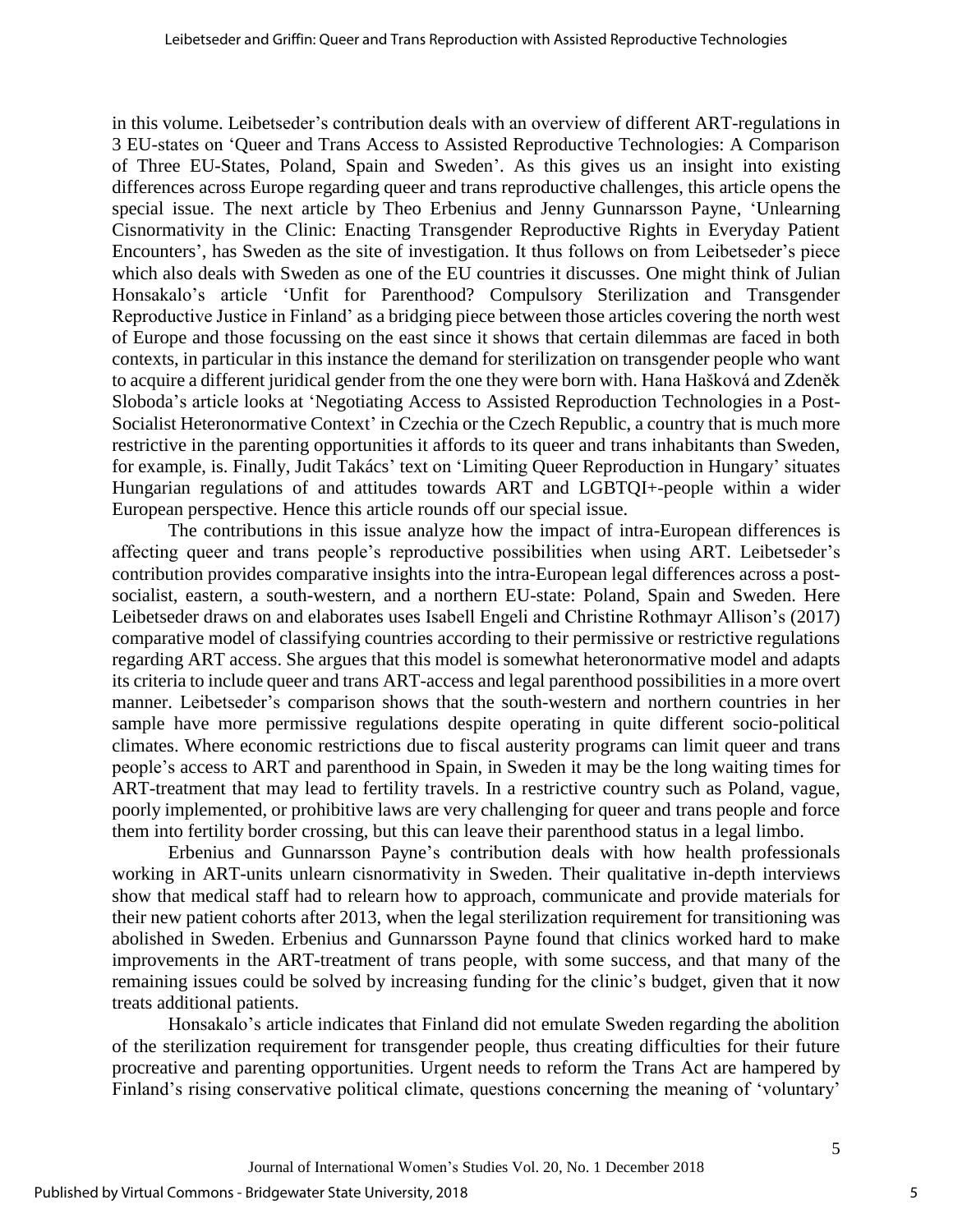sterilization (see by some as the inevitable effect of wanting to transition with medical assistance) and the actual level of parenting desire among trans people.

Hana Hašková and Zdeněk Sloboda's article highlights how heternormativity creates barriers for LGBT people's access to ART in Czechia. They employ framing analysis to discuss relevant legislation and media debates. They diagnose that an assimilation to patriarchal heternormativity and cisnormativity is required if Czechian lesbians, gays and trans-people want to use ART. This leads to an invisibility of LGBT reproduction in medical institutions. The increase of LGBT people's visibility in media and public discourse is not matched by what is going on in the actual clinics. However, even the media and public discussions of LGBT parenthood and access to ART affirm reproduction and the reproduction of gender stereotypes as something that should be maintained. The recent somewhat greater acceptance of homoparental families in public discourses offers hope that more permissive legislations concerning LGBT parenthood, ART access and marriage may follow.

Against such hope Judit Takács' article analyses the limitations of queer reproduction in Hungary and how distorting media representations, legislative frameworks and social inequalities contribute to this. Queer couples may be able to resist those limitations, mainly through fertility travels, but this leaves economically disadvantaged queer people in a difficult position. Utilizing two quantitative comparative European studies Takács analyses how the social acceptance of ART and of gays and lesbians in Hungary compares to that in other EU states. Hungarian LGBT studies have found that rainbow families are on the rise. As the year 2018 was declared the 'year of the families' by the Hungarian government in order to combat the country's low birth-rate and as the current xenophobic government does not want to rely on migration to solve its population problem, this might increase the chances for reproduction for more privileged Hungarian queer couples.

#### **Concluding Remarks**

These uncertain times in Europe with their destabilization of socio-political regimes, rising populism, conservatism, nationalism, and the retrenchment of welfare provision are paradoxically coupled with the greater visibility of queer and trans people and their rainbow families. Until now Europe has played a decisive role in promoting more inclusive societies within its borders, especially through the European Court of Human Rights and the European Court of Justice. These European institutions have positively impacted on the opportunities in various aspects of life, ranging from pension provision to equality at work and reproductive rights, for marginalized groups including queer and trans people. But it is unclear to what extent this will remain the case. Brexit and its attendant problematics may weaken Europe as a politico-legal entity that has fostered inclusiveness. Similar retrenchments from transnational institutions and organizations are under discussion and evident in the US's withdrawal from the Kyoto Agreement, in current discussions about the World Trade Organization, and, more specifically in Europe, in Italy's resistance to the EU's rejection of its proposed budget. What the history of Europe has shown to date is that nation state policies and politics have frequently not favoured minorities; transnational institutions have been much stronger in supporting them.

At the same time we see ART technologies advancing and changing significantly to enable biotechnological opportunities for reproduction that match the European inclusiveness *dispositif* which has enabled queer and trans people and rainbow families to live more visibly in many but not all European cultures. However, as already indicated, Brexit, and the current rise of (extreme) far right-wing parties, some of which are already in the government (e.g. Austria, Hungary, Italy,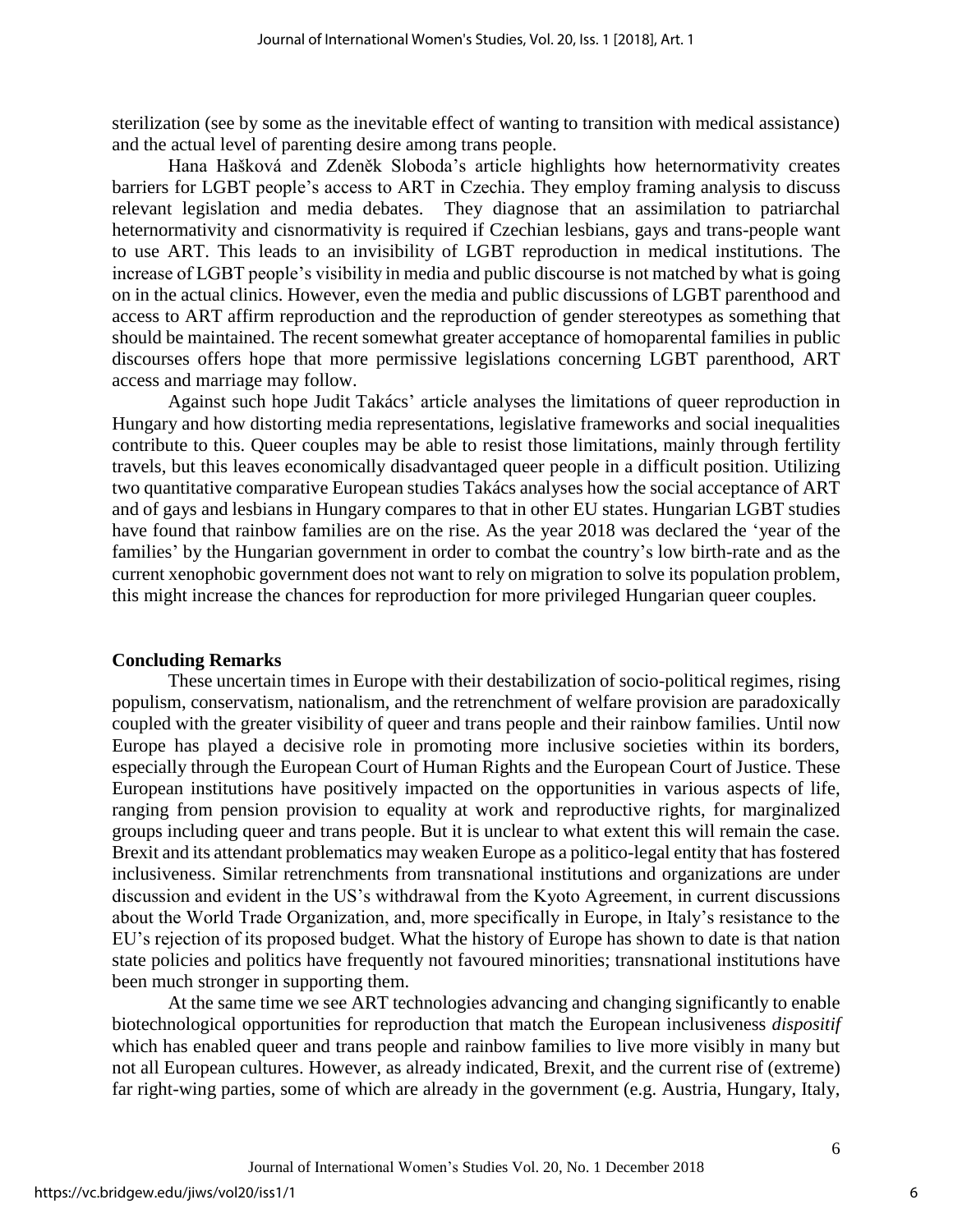Poland), may endanger the LGBTIQ+-people and rainbow family rights which are never granted to last forever, and which can never be taken for granted. In the current Brexit context (November 2018) the outcomes of which are still uncertain, queer and trans people in the UK will benefit from the UK staying in the Council of Europe (European Convention of Human Rights) and hence being subject to its European Court of Human Rights post-Brexit (General Secretariat of the Council, p. 4.). However, appeals to EU-regulated human rights against UK human rights violations will have only limited force (Boyle, 2016). The upcoming election of the European Parliament in 2019 will show where Europe is heading politically in the near to medium term future. This will also serve as an index of what we continue to need to be vigilant about in our quest for greater legal, sociocultural and economic inclusion of LGBTQI+ people's lives and family formations.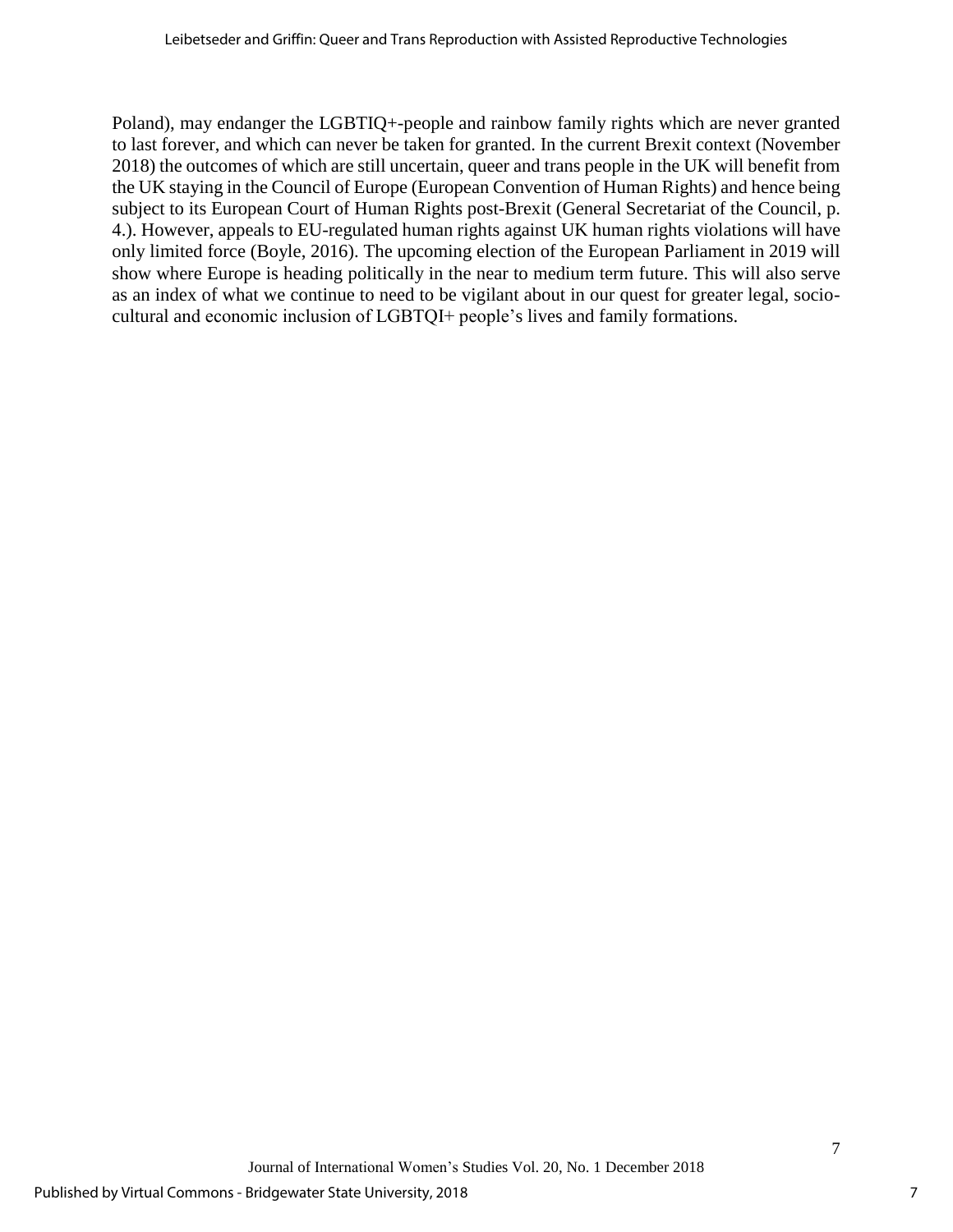## **Bibliography**

- Adrian, S. (2010). Sperm Stories: Policies and Practices of Sperm Banking in Denmark and Sweden. *European Journal of Women's Studies* 17: 393-411.
- Boyle, K. (2016). What are the Consequences For Human Rights if We Change our Relationship with the EU? 13 Apr. Retrieved November 25, 2018, from http://ukandeu.ac.uk/explainers/what-are-the-consequences-for-human-rights-if-wechange-our-relationship-with-the-eu/.
- Carsten, J. (2004). *After Kinship*. Cambridge: Cambridge UP.
- Dahl, U. (2014). Not Gay as in Happy, But Queer as in Fuck You. *Lambda Nordica* 3-4: 143 68.
- Dunne, G.A. (2000). Opting into Motherhood: Lesbians Blurring the Boundaries and Transforming the Meanings of Parenthood and Kinship. *Gender and Society* 14(1): 11- 35.
- Enke, A.F. (2012). The education of Little Cis: Cisgender and the Discipline of Opposing Bodies. In A. Enke (ed.) *Transfeminist Perspectives in and beyond Transgender and Gender Studies*, Philadelphia, PA: Temple University Press. 60–77.
- Ethics Committee, American Society for Reproductive Medicine. (2015). Access to Fertility Services by Transgender Persons: An Ethics Committee Opinion. *Fertility and Sterility* 104(5): 1111-1115.
- Franklin, S. (1997). *Embodied Progress: A Cultural Account of Assisted Conception*. New York: Routledge.
- General Secretariat of the Council. (2018). XT 21095/18. Political Declaration Setting Out The Framework for The Future Relationship between the European Union and the United Kingdom. 22 Nov. Retrieved November 25, 2018, from https://www.consilium.europa.eu/media/37059/20181121-cover-political-declaration.pdf.
- HFEA. (2013). F-2013-00294 Questions about the use of sperm donors by same sex couples and couples where one partner is transgendered. 19 Dec. Retrieved September 07, 2016, from http://www.hfea.gov.uk/8549.html.
- James-Abra, S. et al. (2015). Trans People's Experiences with Assisted Reproduction Services: A Qualitative Study. *Human Reproduction* 30(6): 1365-74.
- Jasanoff, S. (2005) *Designs on Nature: Science and Democracy in Europe and the United States.*  Princeton: Princeton University Press.
- Jasanoff, S. ed. (2011) *Reframing Rights: Bioconstitutionalism in the Genetic Age.* Cambridge, MA: MIT Press.
- Kalender, U. (2012). Queere potentiale? Zur Queerness von Reproduktionstechnologien aus der Perspektive materialistischer Feminismen und kritischer Disability Studies. *Feministische Studien* 2(12): 198-209.
- Kalender, U. (2010). Subtle Pressures, Coercive Sterilizations and Denials of Access: A Trans-Crip Approach to Reproductive Subjectivation. *Graduate Journal of Social Science* 7(2): 76-94.
- Mamo, L. (2013). Queering the Fertility Clinic. *Journal of Medical Humanities* 34(2): 227-39.
- Mamo, L. (2007). *Queering Reproduction: Achieving Pregnancy in the Age of Technoscience*. Durham: Duke UP.
- Mazurczak, A. (2018). Poland's Supreme Administrative Court Recognizes Same-sex Parents. 18 October. Retrieved November 8, 2018, from https://verfassungsblog.de/polandssupreme-administrative-court-recognizes-same-sex-parents/.